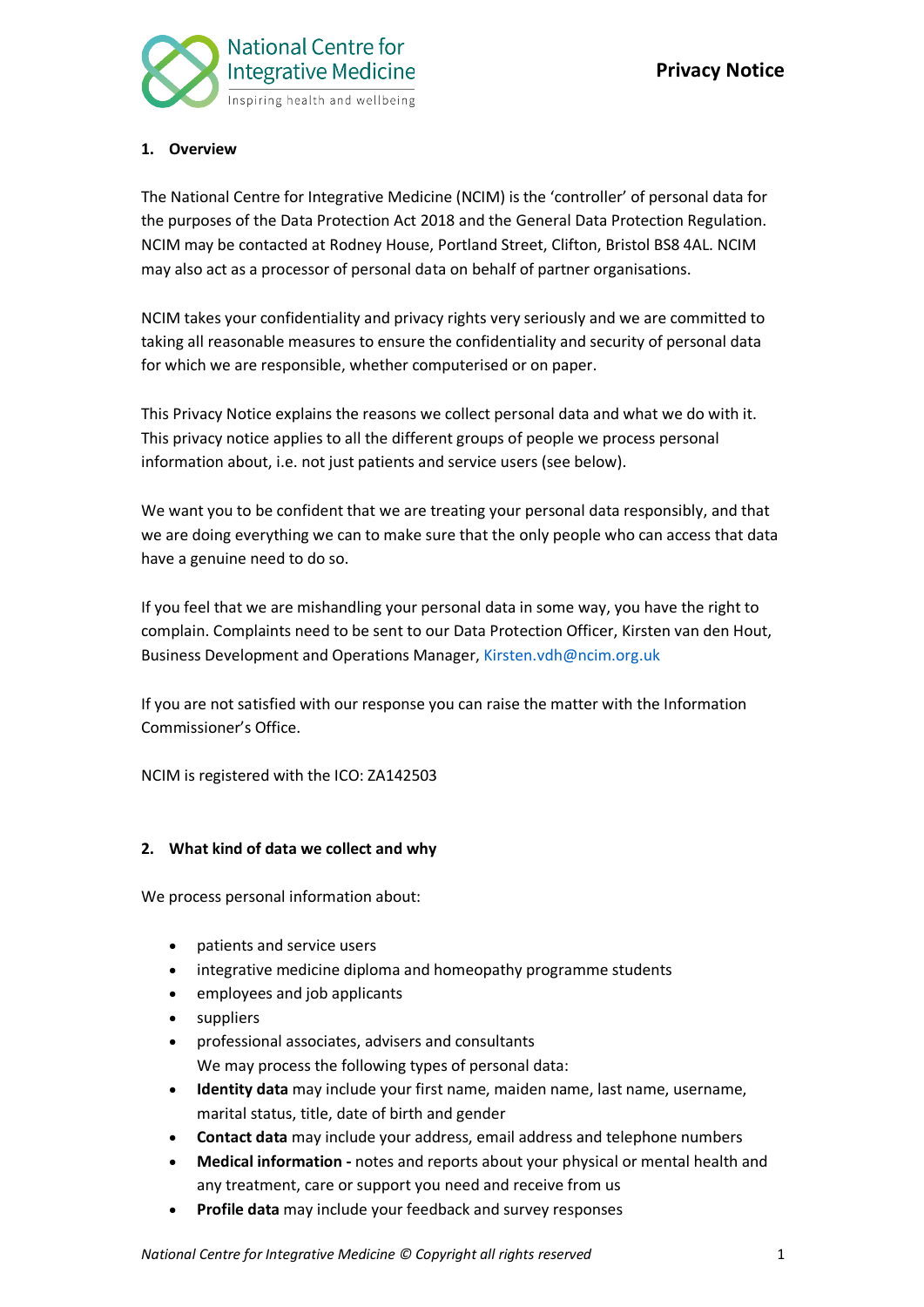

- **Marketing and communications data** may include your preferences in receiving marketing communications from us
- **Financial data** may include your bank account and payment card details
- **Technical data** may include your login data, internet protocol addresses, browser details,

browser plug-in details, time zone setting and location, operating system and platform and

other technology on the devices you use to access our website

• **Usage data** may include information about how you use our website We use your data for the primary goal of delivering our health and wellbeing services. Like many organisations, processing data is critical for the day-to-day operations of our business.

We may also process **sensitive personal data**, for example, health records or criminal records of staff for safeguarding reasons. We require your explicit consent for processing sensitive data, so when you submit your details, we will ask for your explicit agreement in providing this information to us.

# **3. How we store and protect your data**

We will never share your data with anyone who does not need access without your written consent.

Your records may be stored:

- On paper, in locked filing cabinets. Our offices are always locked out of working hours
- Patients and service users: electronically using a specialist online medical records service (PracticePal)
- Employees, associates and contractors: electronically on our cloud-based administrative and financial management systems (Office 365 and Xero)

Only the following people/agencies will have routine access to your data:

- The medical records service (PracticePal) which stores patience and service user data
- Therapists and practitioner(s) in order that they can provide patients and services users with treatment
- Our administration staff in order to organise our practitioners' diaries, and coordinate appointments
- Other staff, such as our finance team, who will not have access to medical notes, just essential contact details to manage invoices and payments
- Mailchimp is used to manage our newsletters and other promotional emails, so your name and email address may be saved on its server

From time to time, we may have to employ consultants to perform tasks which might give them access to personal data (but not medical notes). We will ensure that they are fully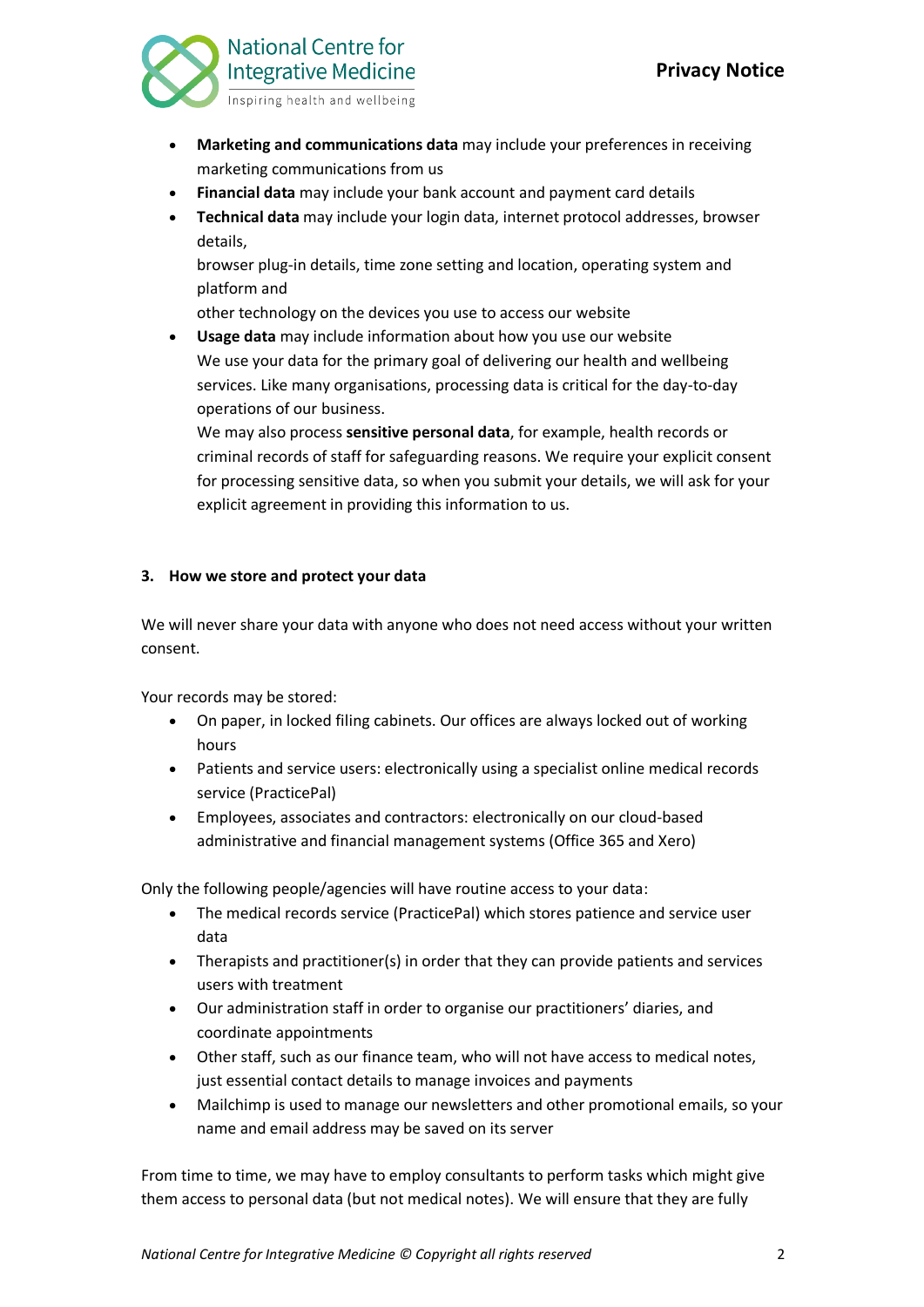

aware that they must treat that information as confidential, and we will ensure that they sign a non-disclosure agreement.

Access to online data is password protected, and the passwords are changed regularly on our office computers, which are also password-protected.

We educate all staff on data protection at induction, and in staff meetings and workshops.

### **4. The legal grounds for using your data**

There are several rules that guide how we use your data:

| <b>Basis</b>           | <b>Notes</b>                                                                                                                                                                                                                                                                                                                                        |  |
|------------------------|-----------------------------------------------------------------------------------------------------------------------------------------------------------------------------------------------------------------------------------------------------------------------------------------------------------------------------------------------------|--|
| Contract               | We need to collect personal information about the health of patients and<br>service uses to provide the best possible treatment. Requests for treatment<br>and our agreement to provide that care constitutes a 'contract'. Patients and<br>services users can refuse to provide the information, but we can't provide any<br>treatment without it. |  |
| Legitimate<br>Interest | We have a 'legitimate 'interest' in collecting personal information so we can<br>do our job effectively and safely. We also need to contact patients and<br>services users to confirm appointments with us or to update you on matters<br>related to their medical care.                                                                            |  |
| Consent                | As long as we have your consent, we may occasionally send our general<br>health information in the form of articles, advice or newsletters. Individuals<br>may withdraw this consent at any time, usually by 'unsubscribing' from our<br>emails.                                                                                                    |  |
| Legal<br>Obligation    | We collect personal data about employees, contractors, associates and<br>suppliers to formally engage their professional services. If you enter into a<br>financial agreement with us certain personal information will need to be<br>kept.                                                                                                         |  |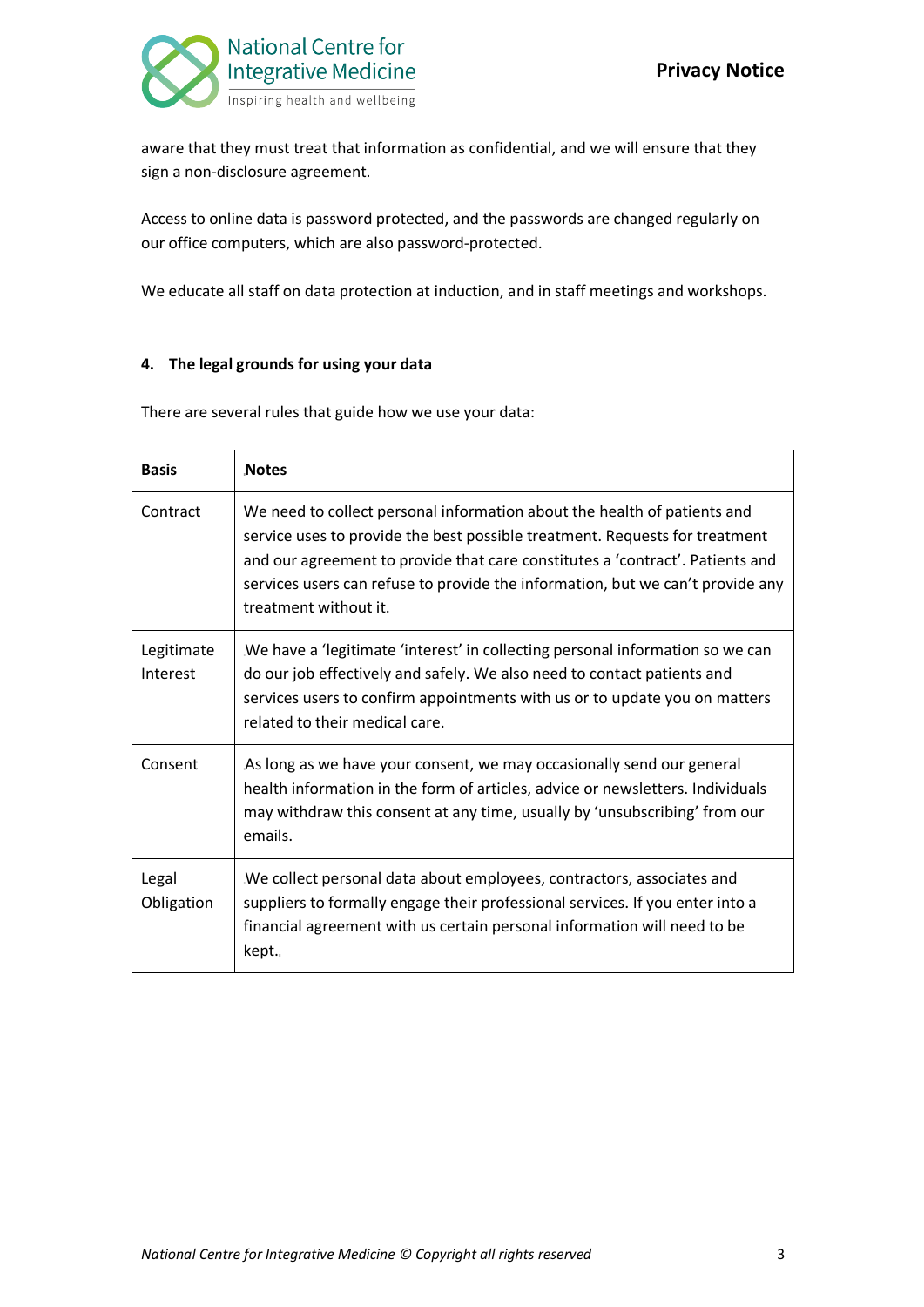

### **5. How long we hold your data for**

We have varied retention periods for each type of data we process but will always try to limit the length of time we hold your data.

| Reason         | Example                        | <b>Retention Period.</b>                                                        |
|----------------|--------------------------------|---------------------------------------------------------------------------------|
| Statutory      | Information on staff           | Data on ex-employees will be kept for six years<br>(from the end of employment) |
| Contractual    | Applications for<br>funding.   | Length of time specified in contract                                            |
| Administrative | Email enquiries to<br>helpline | No longer than necessary for the purposes we<br>obtained it for                 |
| Medical        | Patient data.                  | Minimum eight years*                                                            |

*\** There is no single retention period which applies to all medical records. We aim to comply with the Records Management Code of Practice for Health and Social Care 2016. In general, medical records are retained for eight years from data of discharge or end of care but some may be kept longer than that e.g. if there has been a serious incident. After this period, you can ask us to delete records if you wish. Otherwise, we will retain your records indefinitely in order that we can provide you with the best possible care should you need to see us at some future date.

# **6. Sharing your data**

We may disclose information about patients and services users to their general practitioner or hospital consultant for treatment purposes. We may also disclose information about individuals to our employees, suppliers or subcontractors insofar as reasonably necessary for the purposes as set out in this privacy policy.

The National Centre for Integrative Medicine shares the names of patients and service users with the organisations from which we rent our practice and treatment rooms. We need to do so to advise the reception about our appointment lists. We don't share any other information about you without your consent.

We will not without your express consent provide your personal information to any third parties for the purpose of direct marketing.